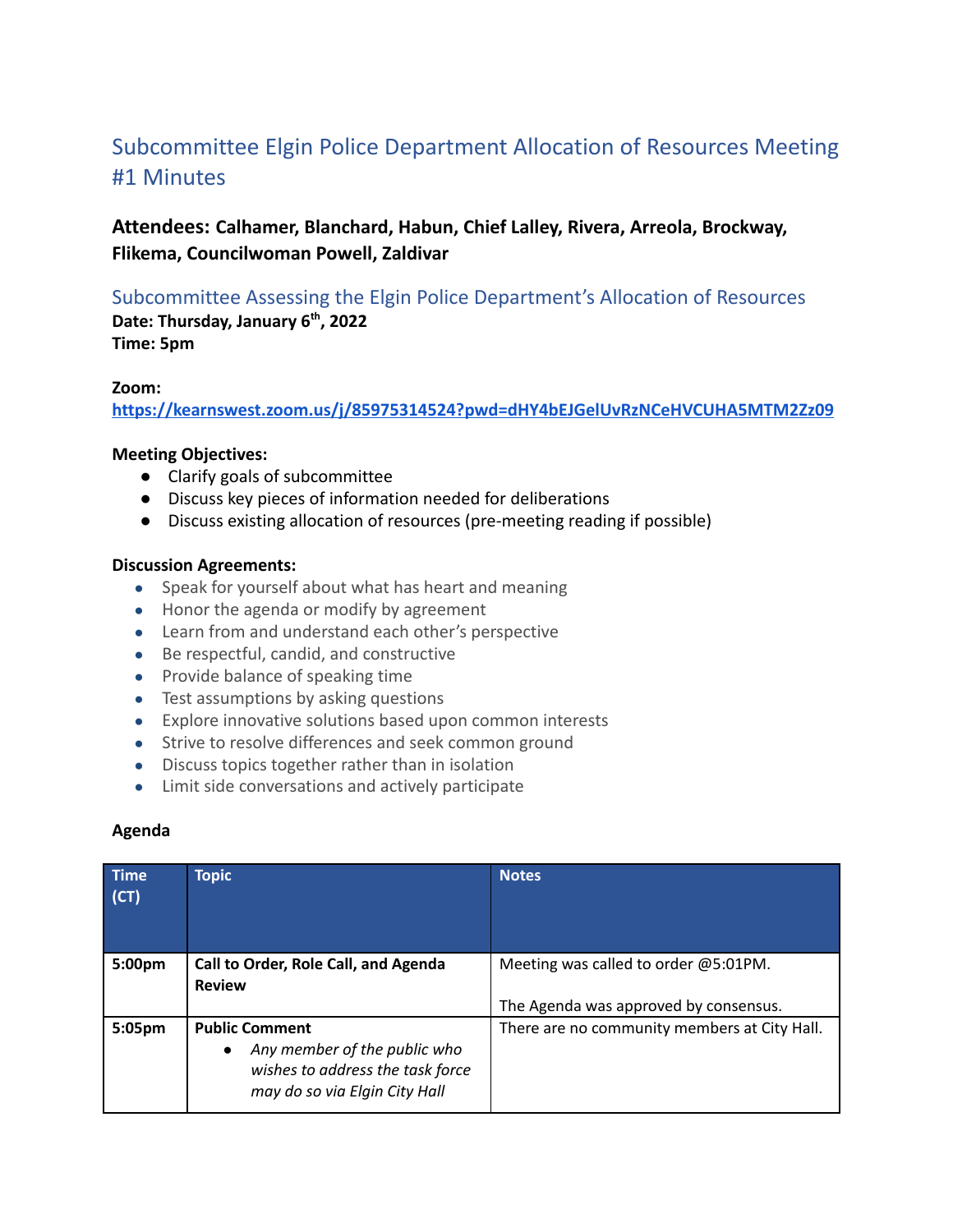| 5:10pm  | <b>Getting to Know Each Other</b>              | Subcommittee members shared their                   |
|---------|------------------------------------------------|-----------------------------------------------------|
|         | In one sentence, state why you                 | experiences with the Elgin Police Department        |
|         | want to be part of this                        | that prompted them to join this subcommittee.       |
|         | subcommittee?                                  |                                                     |
|         | What direct experience have you<br>$\bullet$   |                                                     |
|         | had with how the Elgin Police                  |                                                     |
|         | Department allocates resources                 |                                                     |
|         | that informs your service on this              |                                                     |
|         | subcommittee?                                  |                                                     |
| 5:25 pm | <b>Discuss and Confirm Scope of Work</b>       | Most of the concerns that were shared by            |
|         | Using the <b>ordinance</b> and task            | members of the subcommittee are loaded in           |
|         | force scope of work as guidance,               | the Box for review and members are                  |
|         | what should be the focus of this               | encouraged to reference the Box for detailed        |
|         | subcommittee?                                  | information.                                        |
|         | What do you want to understand<br>$\bullet$    |                                                     |
|         | better?                                        | Subcommittee members want to focus on               |
|         |                                                | mental health and the Elgin Police Department       |
|         |                                                | budget and it's efficiencies.                       |
| 5:35 pm | <b>Break (if needed)</b>                       | Subcommittee agreed to continue with                |
|         |                                                | discussion                                          |
| 5:40 pm | <b>Discuss and Confirm Scope of Work</b>       | Subcommittee members requested a<br>$\bullet$       |
|         | Continued                                      | robust copy of the unit contract and                |
|         | Identify requests for information<br>$\bullet$ | how Elgin Police Department addresses               |
|         | Identify key questions for<br>$\bullet$        | mental health.                                      |
|         | subcommittee to answer                         |                                                     |
|         |                                                | The contract and partnerships with the<br>$\bullet$ |
|         |                                                | center.                                             |
|         |                                                | Information on grants that were<br>$\bullet$        |
|         |                                                | received.                                           |
|         |                                                | A spreadsheet on the Elgin Police                   |
|         |                                                | Department personnel.                               |
|         |                                                | Training of officers and monies                     |
|         |                                                | allocated for that.                                 |
|         |                                                | Can changes be made without                         |
|         |                                                | increasing the budget?                              |
|         |                                                | What jobs have been created/reduced                 |
|         |                                                | due to budget restraints.                           |
|         |                                                |                                                     |
| 5:55 pm | Wrap up & Next Steps                           | Subcommittee agreed tentatively to reconvene        |
|         |                                                | in two weeks, email will follow.                    |
|         |                                                |                                                     |
|         |                                                | Subcommittee to continue to send up                 |
|         |                                                | questions and/or concerns for Chief Lally's         |
|         |                                                | review.                                             |
|         |                                                |                                                     |
|         |                                                | Review material that is loaded in Box.              |
|         |                                                |                                                     |